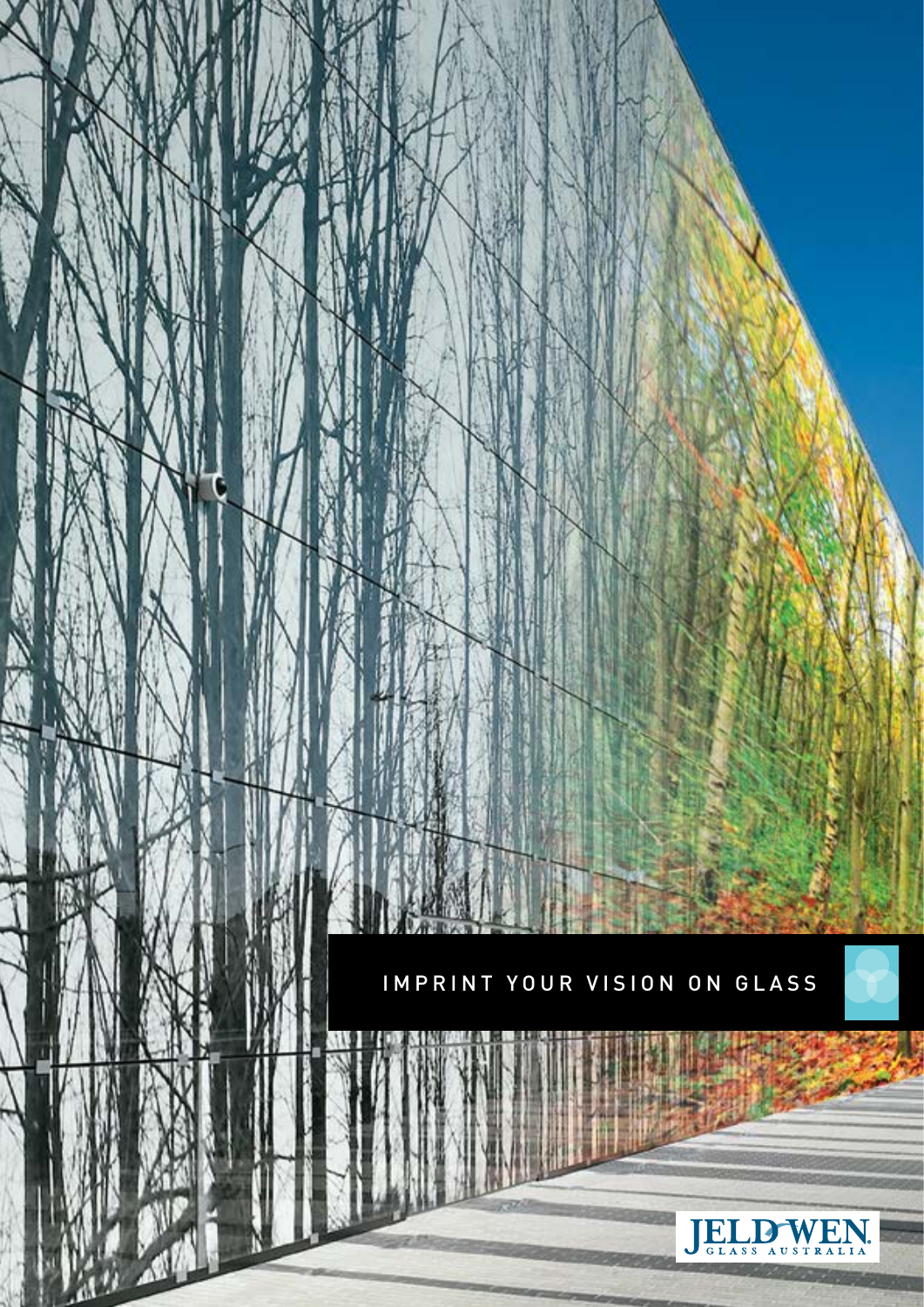

# If you dream it, we can create it.

### JELD-WEN Glass Australia has set a new benchmark in glass processing technology.

Now, the new world standard of Printed Glass is available right here in Australia. It's the technology that gives design freedom to architectural visionaries where the possibilities with printed glass are now endless.

From commercial building facades and cavernous atrium interiors to domestic applications that include glass treatments throughout a home, the opportunity to tailor and individualise glass space is no longer left to the imagination.

## The Process

## Imagination materialises into unique and lasting form.

Printing on glass is an innovative concept now available for clear, tinted and low iron glass.

of its permutations, can be applied to one that results in print quality of 720dpi – the in Australia.

From small scale domestic applications to large scale multi-pane commercial developments, panels are processed using accuracy. Panels are then put through a toughening furnace where the print is

fade and scratch resistant qualities to ensure longevity, especially for external installations.



# Ceramic ink gives life and vibrance to lightbox and vision panel installations

## THINK OUTSIDE THE SQUARE

Ideas beautifully translated.

Suitable for both internal and external use, Printed Glass can be used anywhere glass design is considered, including residential, commercial, education and healthcare projects. Printed Glass can be laminated or double glazed to meet design requirements.

### **Endless Possibilities**

- + Windows
- + Partitioning
- + Splashbacks
- + Showerscreens
- **Balustrades**
- Feature Panels
- Glass Doors
- Curtain Walls
- **Lightboxes**
- Furniture i.e. tables
- Civic Art
- Directories
- Information/Directory Panels
- **Showcases**

Bringing stories to life on glass is an inspirational journey that can be as simple as a graphic representation of a brand icon right through to the re-creation of an historic work of art.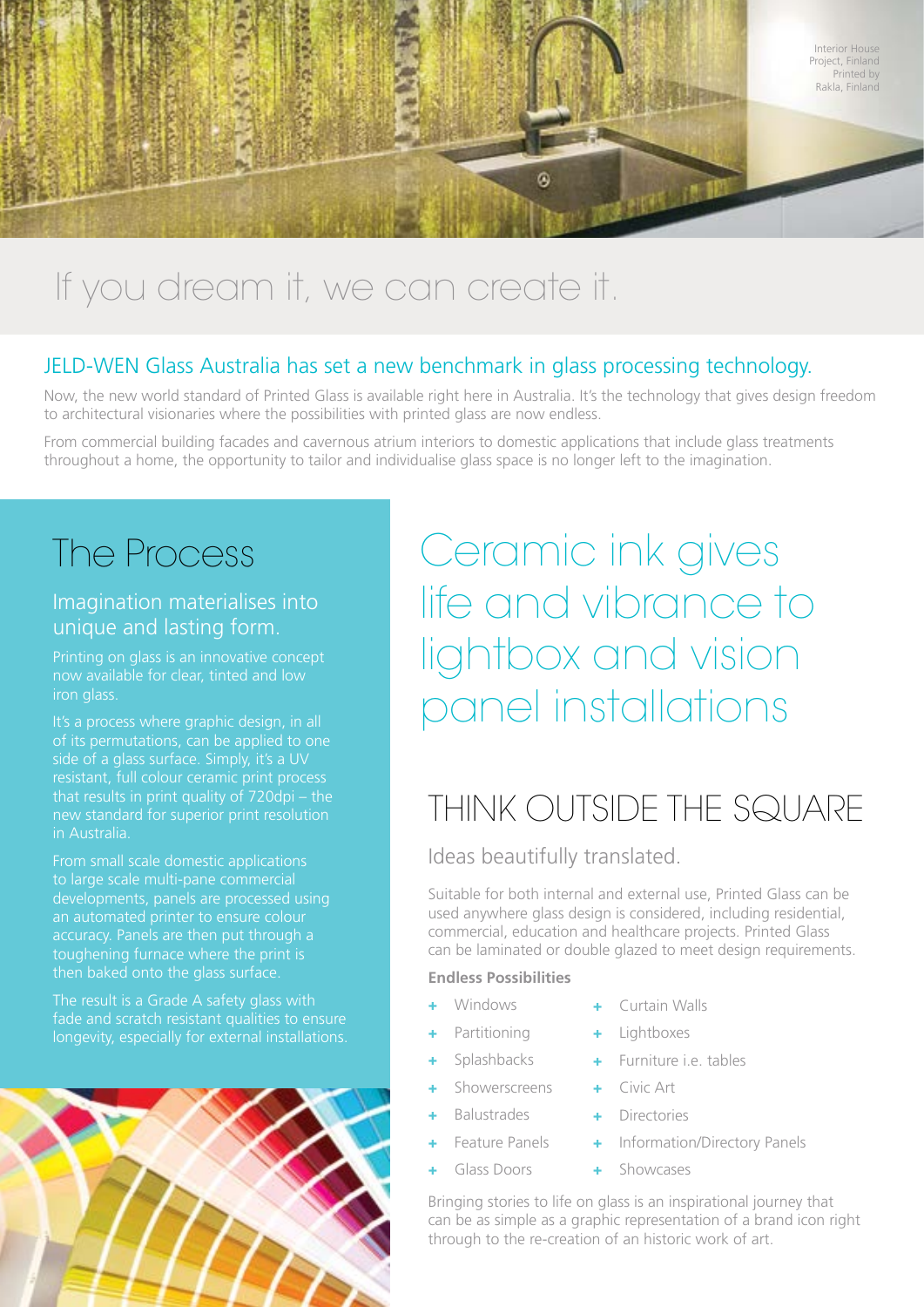- + Logos Contemporary branding
- Patterns From symmetry to swirls
- Textures Stone, timber, concrete & fabric
- Typography The written word

# For Best Results

To ensure the best results and a quality finish of Printed Glass, JELD-WEN Glass Australia can work with a wide variety of file formats.

- PDF high resolution recommended
- + EPS
- + TIFF
- + JPEG

### **JELD-WEN Glass Australia can print:**

Raster images (photographic / photorealistic): File quality of 200-300dpi per square inch

at actual size. As a guide all files should not be less than 50mb

Vector images (type, logos & illustrations): For best results, convert types to outline



- + Photographs Black & white and all the colours in between
- Artwork Paintings, murals, graffiti, drawings & illustrations
- Nature Everything from the mountains to the sea



Printed by Spiral

# OPTIONS & POSSIBILITIES

Printed Glass is available in a range of thicknesses from 4mm to 10mm, dependant on the glass type it is being applied to.

Maximum size: 2400mm x 4000mm NB: Cut outs, holes, notches and shapes are also possible.

# Industry leading 720 dpi results in superior print resolution